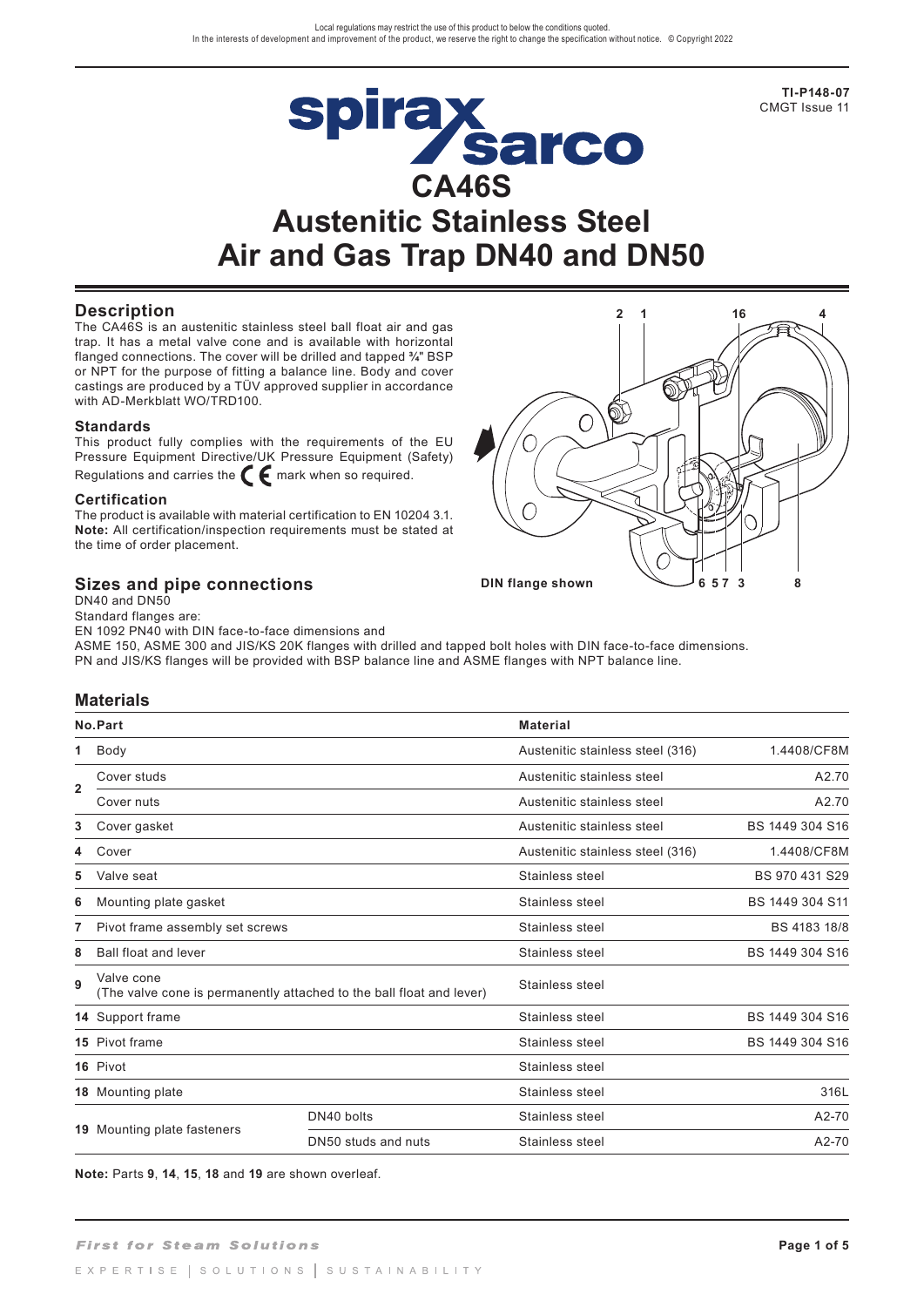# **Pressure/temperature limits**



The product **must not** be used in this region.

- **A B** Flanged EN 1092 PN40 and ASME 300.
- **A C** Flanged JIS/KS 20K.
- **A D** Flanged ASME 150.

|                                             | Body design conditions                                      | <b>PN40</b>      |
|---------------------------------------------|-------------------------------------------------------------|------------------|
| <b>PMA</b>                                  | Maximum allowable pressure                                  | 40 bar g         |
| <b>TMA</b><br>Maximum allowable temperature |                                                             | 400 °C           |
|                                             | Minimum allowable temperature                               | $-10 °C$         |
| <b>PMO</b>                                  | Maximum operating pressure for saturated steam service      | 40 bar q         |
| TMO                                         | Maximum operating temperature                               | 400 °C           |
|                                             | Minimum operating temperature for satisfactory operation is | 0 °C             |
|                                             |                                                             | Specific gravity |

|                                                                                                   |                 |                 |      | www.new.net |          |          |  |
|---------------------------------------------------------------------------------------------------|-----------------|-----------------|------|-------------|----------|----------|--|
|                                                                                                   | Trap            | 1.0             | 0.9  | 0.8         | 0.7      | 0.6      |  |
|                                                                                                   | CA46S-4.5       | 4.5             | 4.5  | 4.5         | 3.4      | 2.0      |  |
| ∆PMX Maximum differential pressure                                                                | <b>CA46S-10</b> | 10.0            | 9.5  | 6.8         | 5.5      | 3.4      |  |
| The maximum differential pressure depends on the specific<br>gravity of the liquid being drained. | CA46S-14        | 14.0            | 14.0 | 11.0        | 8.0      | 5.0      |  |
|                                                                                                   | CA46S-21        | 21.0            | 19.0 | 15.0        | 10.0     | 6.5      |  |
|                                                                                                   | CA46S-32        | 32.0            | 30.0 | 23.0        | 16.5     | 10.0     |  |
|                                                                                                   |                 | <b>PN40</b>     |      |             |          | 60 bar g |  |
|                                                                                                   |                 | <b>ASME 300</b> |      |             |          | 60 bar g |  |
| Designed for a maximum cold hydraulic test pressure of:                                           |                 | <b>ASME 150</b> |      |             | 30 bar g |          |  |
|                                                                                                   |                 | JIS/KS 20K      |      |             |          | 49 bar g |  |

**Caution:** The trap in its complete operational form must not be subjected to a pressure of greater than 48 bar otherwise damage to the internal mechanism may result.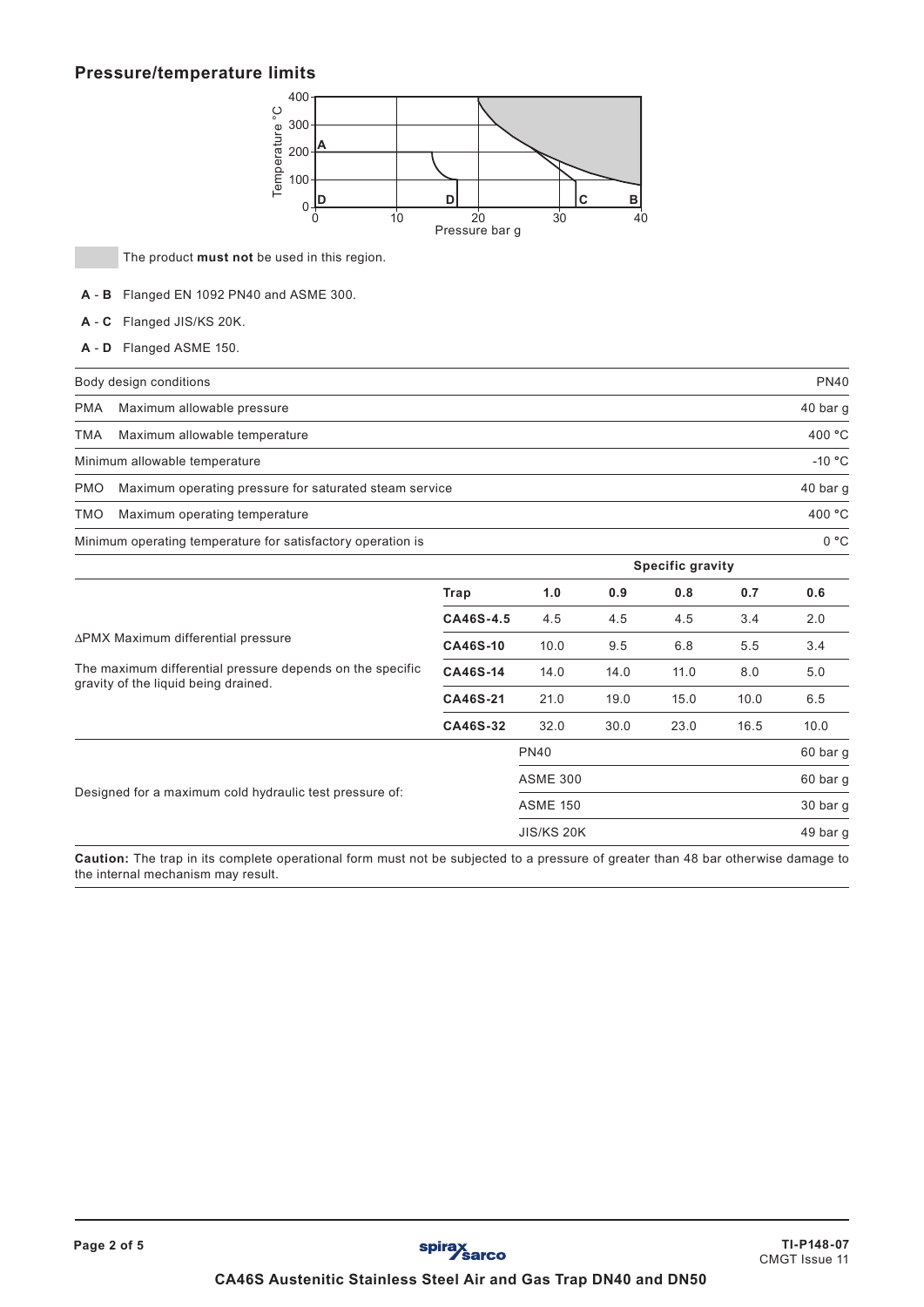# **Capacities**

**Note:** The capacities provided here are calculated using water at ambient temperature. The discharge capacity is affected with a change in specific gravity, for further information contact Spirax Sarco.

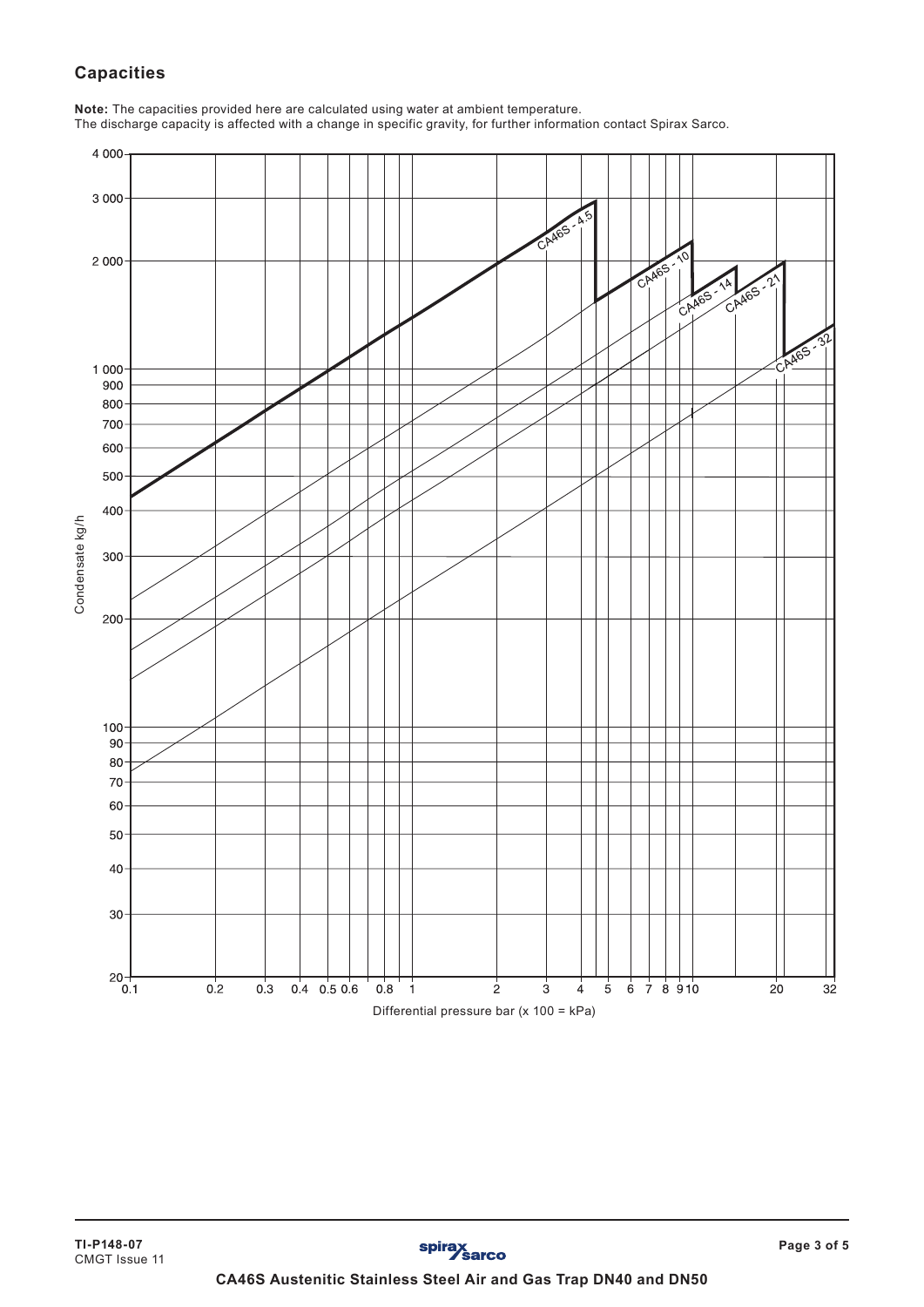# **Dimensions/weights (approximate) in mm and kg**

| . .<br>______<br>__ |          |     |     |     |     |     |     |        |
|---------------------|----------|-----|-----|-----|-----|-----|-----|--------|
| <b>Size</b>         | <b>.</b> | ◡   |     |     | -   |     | G   | Weight |
| <b>DN40</b>         | 230      | 130 | 116 | 326 | 200 | 200 | 242 | 33     |
| <b>DN50</b>         | 230      | 141 | 123 | 332 | 200 | 225 | 248 | 43     |



#### **Flange bolt hole tappings**

| <b>Size</b> | <b>ASME 150</b>               | <b>ASME 300</b>               | <b>JIS/KS 20K</b>   |
|-------------|-------------------------------|-------------------------------|---------------------|
| <b>DN40</b> | $\frac{1}{2}$ " - 13 UNC - 2B | 3⁄4" - 10 UNC - 2B            | M16 x 2 - 6H        |
| <b>DN50</b> | $\frac{5}{8}$ " - 11 UNC - 2B | $\frac{5}{8}$ " - 11 UNC - 2B | $M16 \times 2 - 6H$ |

# **Safety information, installation and maintenance**

For full details, see the Installation and Maintenance Instructions (IM-P148-37) supplied with the product.

#### **Installation note:**

The trap must be fitted in the horizontal plane below what it is draining with the direction of flow as indicated on the body so that the float mechanism is free to rise and fall in a vertical plane.

One of the advantages of the float trap for draining air and gas systems is that no bleed is required for satisfactory operation. However, because the trap has no bleed a seperate balance line is needed to prevent it becoming air or gas locked.

It should be noted that the balance line is piped back to the upstream side. **A balance line is essential for the correct operation of this product.**

It is recommended that a non-return valve is fitted when discharging condensate into return lines where backpressure is experienced. It is also recommended that a diffuser is fitted when discharging to atmosphere.

For convenience of maintenance it is recommended that a union is fitted in the balance line near to the trap cover and consideration should be given to fitting isolation valves upstream and downstream of the trap.

**The CA46S must not be insulated.**

# **Disposal**

The product is recyclable. No ecological hazard is anticipated with the disposal of this product providing due care is taken.

#### **How to order**

**Example:** 1 off Spirax Sarco DN50 CA46S-32 air and gas trap flanged to EN 1092 PN40 having an austenitic stainless steel body and cover.